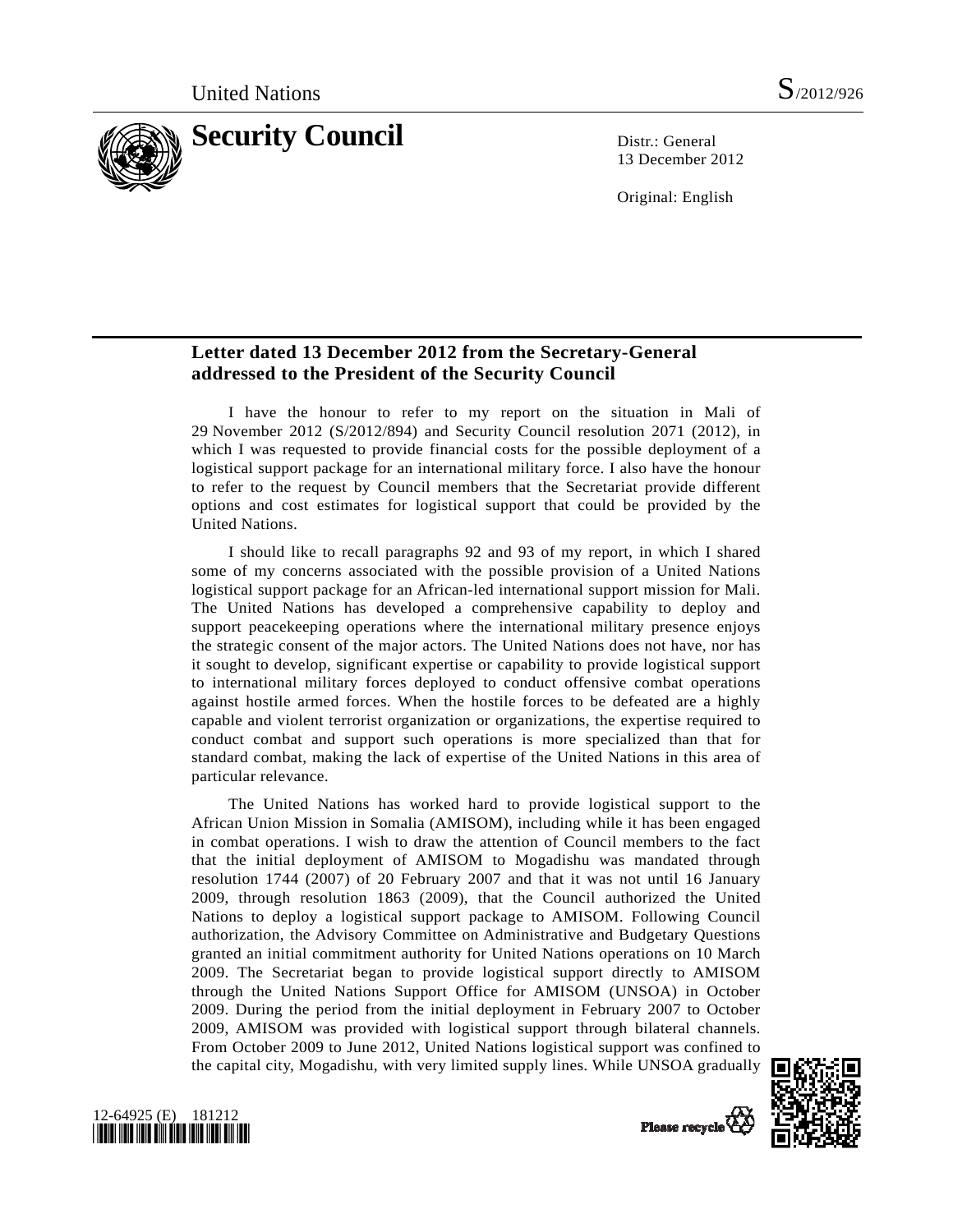built up capacity to support the two contingents of AMISOM in Mogadishu, once AMISOM began combat operations outside Mogadishu, UNSOA experienced significant challenges in providing the level of logistical support required for sustained AMISOM combat operations.

 Drawing on the lessons of Somalia, and as indicated in my report, one option that the Council may wish to consider would be a phased approach, whereby combat-related military operations would receive logistical support through voluntary or bilateral sources. Once the objectives of the military operations had been achieved, the Council could authorize the United Nations to provide a support package to assist an international force during stabilization operations. Were the Council to endorse this approach, details of such a support package could be developed over time when the operational environment of the post-combat phase would be clearer.

 A second option would be for the United Nations to provide logistical support to an African-led international support mission for Mali deployed in southern Mali for the purpose of helping the Malian defence and security forces to build their capacity to conduct the operations called for in the harmonized joint concept of operations endorsed by the African Union and the Economic Community of West African States (ECOWAS), referred to as the "strategic operational framework" in my report. Under this option, the United Nations would provide a comprehensive logistical support package, as detailed below, to international troops in southern Mali, but would not provide such support to international troops in territory not controlled by the Government of Mali or in areas of active combat.

 A third option for a support package would be to combine the first two options. Under this scenario, following authorization by the Council of an African-led international support mission for Mali, the United Nations would immediately initiate efforts to provide logistical support to the international force in areas of Mali to which it deploys that are controlled by the Government. After the Malian defence and security forces and the international force achieve their strategic military objectives in northern Mali, and combat operations have broadly ended, the United Nations could then provide logistical support to the international force wherever it is deployed in the territory of Mali, including in northern Mali, as part of a second, stabilization phase of military operations. For planning purposes, the information on the types of logistical support that the United Nations would provide under the first phase of this scenario would be the same in the initial phase as option II and can also be found below. Details of the support that would be provided under the second phase of this scenario could be developed at a later time, as in the case of option I.

 As has been broadly acknowledged, the strategic operational framework makes a number of planning assumptions that would need to be fulfilled, and leaves unanswered a number of important questions that would need to be answered, for the concept to be successful. The support package options presented herein offer the possibility of the United Nations providing significant logistical capability to an international military force, but are not designed to provide the critical military enablers necessary for the success of the envisaged operation. Significant bilateral, financial and material support from Member States and other partners would be required to cover, among other things, the equipping, predeployment training and preparation of international forces, in addition to reimbursements of salary and allowances and acquisition of contingent-owned equipment.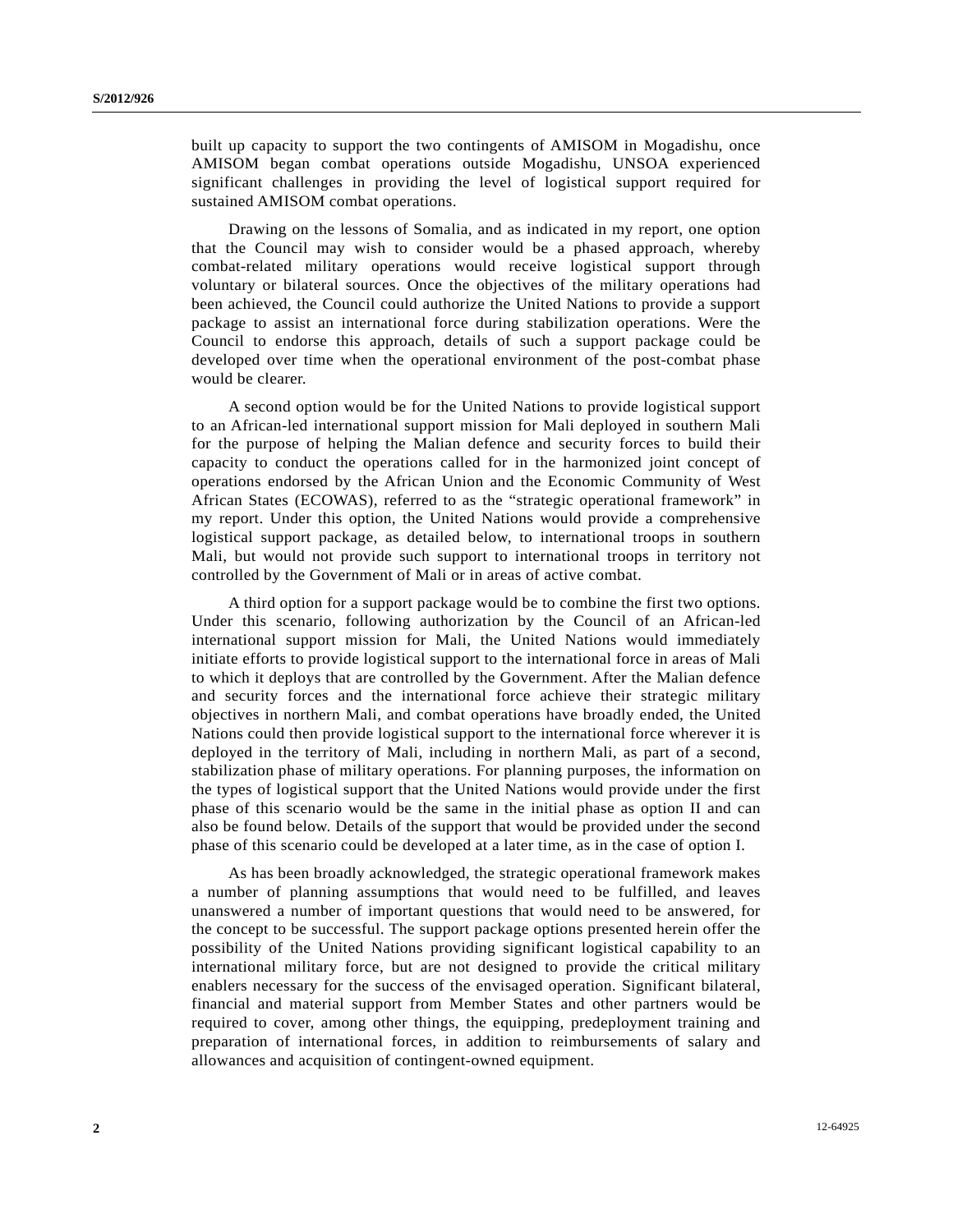Logistical support provided by the United Nations to an international military force in Mali under the above options would be funded primarily or exclusively from United Nations assessed contributions and comprise the equipment and mission support services normally provided for a United Nations peacekeeping operation of the same size. This would be used to meet the life-support needs of the deployed international forces, including the provision of rations, fuel, engineering works, communications and medical support. Assessed funding would also provide for the strategic deployment of new forces, the rotation of existing forces, the movement of equipment and supplies and additional staff to manage the delivery of the support package.

 A limited set of the requirements of an international force that would not be covered by United Nations assessed funding could possibly be met by financial support from Member States and other partners provided through a trust fund administered by the United Nations. The trust fund could cover additional requirements such as the procurement of Organization-owned equipment to bridge gaps in contingent capability not provided for in United Nations peacekeeping operations. The use of funds administered by the United Nations would need to strictly adhere to United Nations financial and procurement rules.

 In developing the concept for a support package under the above options, assumptions were made, including that it would be for an international force of up to 3,300 personnel, comprising 2,990 troops, 30 individual police officers and two formed police units of, in total, 280 personnel, as provided for in the strategic operational framework. The composition of the troops would include a force headquarters, infantry battalions and enabling companies, including aviation, logistics, transport, engineering, medical, signal and military police.

 Logistical support by the United Nations to the international force could be provided in the functional areas of supply (rations, water and fuel); engineering, including construction, power generation, water supply and sanitation; medical support; strategic movement; strategic communications; and limited information technology support. The troop-contributing countries would be reimbursed for their organic contingent-owned major equipment, in accordance with United Nations rates, from assessed contributions. The United Nations could provide logistical support, under options II and III above, in the following areas, on the basis of the initial planning estimates and the strategic operational framework endorsed by ECOWAS and the African Union:

 (a) **Supply**. After an initial period of self-sufficiency, the required rations, water and fuel would be provided to the international military force up to United Nations standards through commercial contract arrangements. Delivered commodities might be provided by the contractor to predefined sector locations from where the troops would be responsible for collection. Sufficient levels of reserve stocks would be established to improve the robustness and survivability of the force. Pending the completion of the requisite procurement processes, the interim logistical support capability would depend on strong bilateral assistance from Member States;

 (b) **Engineering**. Engineering support for international troop deployment would be provided by the United Nations, leveraging a range of enabling capabilities (military, United Nations and Member States) in addition to construction services provided by commercial companies. The overall conditions in theatre are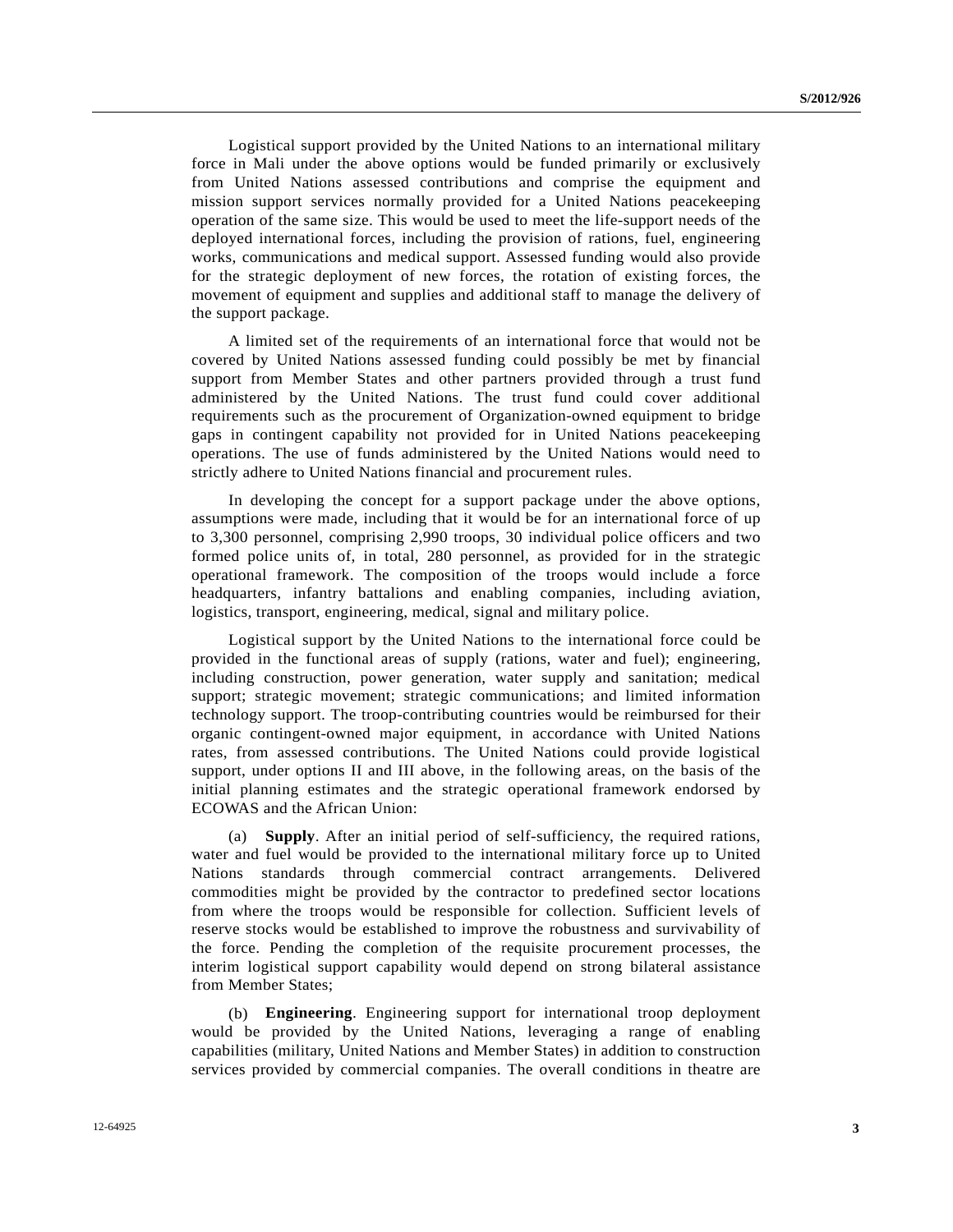harsh and significant efforts would be required to bring facilities and other positions for the force up to United Nations standards, in particular in the areas of accommodation, power supply, refrigeration, sanitation and the quality and quantity of potable water. There would be an urgent need to establish key facilities, including the force headquarters. The limited engineering concept will recognize the tactical and interim nature of the international force, with 80 per cent of the force housed in camps with soft-walled accommodation (tentage). The remaining 20 per cent could eventually be provided with modularized prefabricated facilities in semi-permanent hubs. Essential defence stores required by the force would be provided by the United Nations. The troops would be expected to deploy with self-sustainment capacity according to United Nations standards. This would include troopcontributing-country-provided tentage, limited sanitation, power and water production. Bilateral assistance would be essential to bridging any gaps in the capacity of troop-contributing countries. Particular attention would need to be paid to minimizing the negative impact of the deployment on host communities, their resources and the environment;

 (c) **Medical support**. Troop-contributing countries would be expected to deploy one level II medical facility up to United Nations standards. The United Nations would support the establishment of additional medical facilities with equipment, pharmaceuticals, consumables and laboratory supplies, including ambulances. The United Nations would establish, through commercial or bilateral arrangements, medical evacuation/casualty evacuation services in Governmentcontrolled territory and to locations outside Mali. Medical evacuation/casualty evacuation capability from locations in northern Mali would need to be provided by troop-contributing countries or partners. Pending the completion of the requisite procurement processes, interim medical evacuation/casualty evacuation capability to meet all needs would depend on the aviation resources of troop-contributing countries, with possible support from bilateral partners. Appropriately qualified medical personnel to staff the facilities must be provided by the participating contingents;

 (d) **Movement support**. The United Nations would provide the international force with support in the surface and air transportation of cargo and the deployment and rotation of contingent personnel. Capability and capacity enhancements to the existing transport infrastructure might be required to enable airfield, terminal and port operations. To the extent possible, the strategic movement support will rely on existing regional United Nations capacities and supply lines;

 (e) **Aviation**. It is not anticipated that, under the current strategic operational framework, there would be a requirement for United Nations-provided aviation support operating only in Government-controlled territory. Consequently, it is not anticipated that the United Nations would provide tactical aviation support within the theatre of operations. If this requirement were to change, the United Nations would re-examine this recommendation. The international force would require aviation support for combat operations in northern Mali, which would need to be provided by a troop-contributing country or partner. The nature of the tactical military aviation requirements would need to be identified by the force. The Council may wish to consider whether the costs of such aviation operations should be covered by assessed contributions. As mentioned above, the United Nations could implement some airfield upgrades for the benefit of the force, if required. The determination of equipment and infrastructure development requirements at local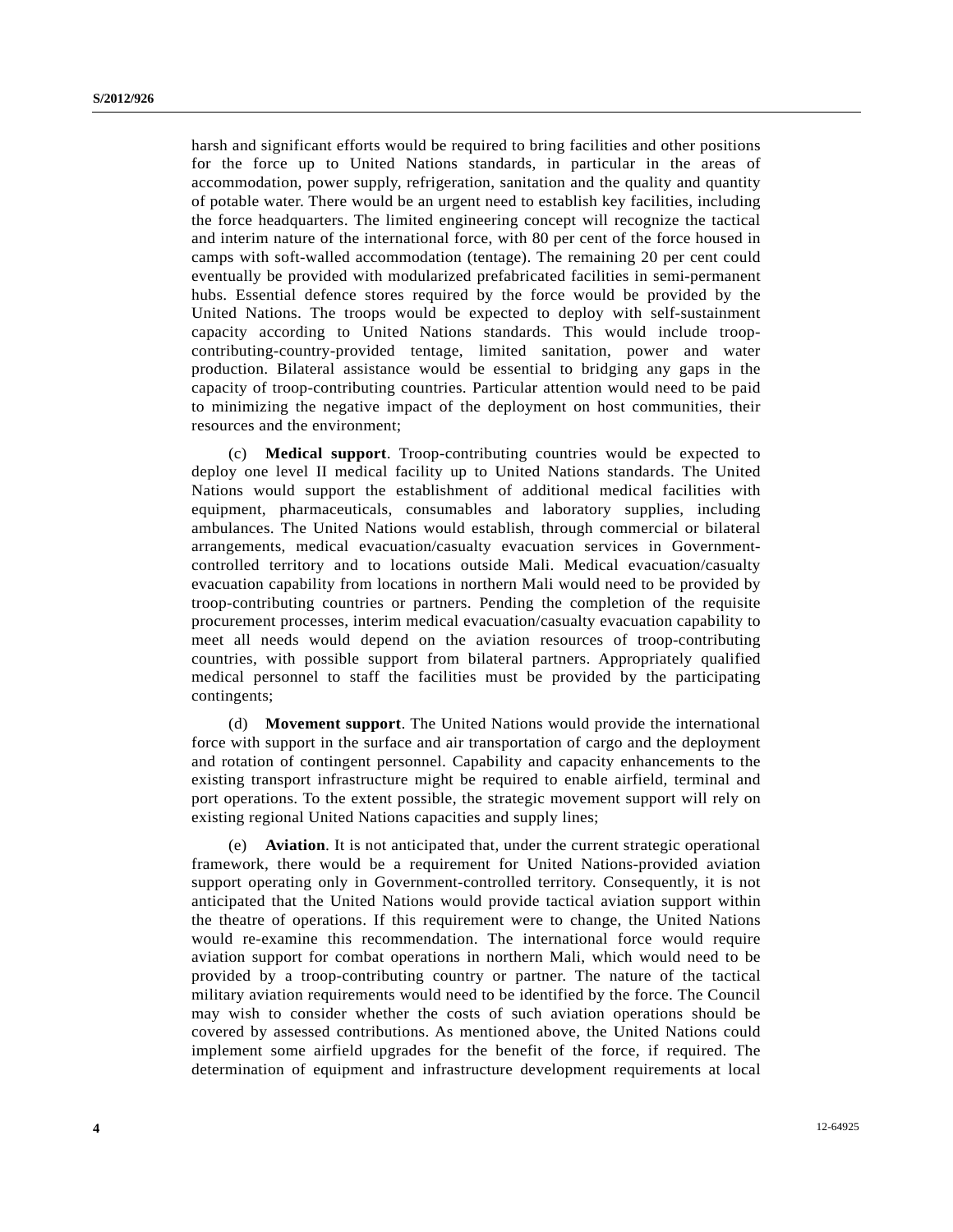airfields would require the conduct of a specialized assessment mission to examine and assess the suitability of the existing capabilities in operational safety, including night operation capability, available aviation fuel supply systems, firefighting and emergency crash and rescue services. Search and rescue operations would need to be conducted by the force;

 (f) **Communications and information technology**. The United Nations would provide the required strategic communications and information technology capability and equipment for force locations in Government-controlled territory. The United Nations would rely on local contracts or bilateral arrangements for installation, training of contingents and technical support in theatre. Contingents from each troop-contributing country would be expected to deploy with the appropriate tactical communications capability. The United Nations could provide the equipment and training for the force's strategic communications and information technology requirements in areas not controlled by the Government, but the force would need to install and operate the equipment. The United Nations could maintain and repair equipment if it were transported to the designated United Nations facility.

 The United Nations logistical support would be defined and provided through a range of contractual instruments. Host Government agreements would need to be established to allow the United Nations and its contractors to operate in Mali and in countries in the region. Memorandums of understanding between the United Nations, troop-contributing countries and the organization fielding the international force would be required to provide for fully accountable use of the Organization's resources in conformity with its rules and regulations and to define the roles, responsibilities and obligations of each party. As the United Nations and international partners' analysis of contingent and future United Nations support conditions develop, it is anticipated that other required services would be identified. In parallel, scopes of work for longer-term requirements to bring support services to United Nations standards would be developed and bid on commercially.

 United Nations support to non-United Nations security forces would be provided in compliance with the Organization's human rights due diligence policy. Under the policy, the United Nations would be obliged to carry out a risk assessment of any forces that might receive United Nations assistance under such a support arrangement. Should it be determined that there are substantial grounds to believe that there is a real risk that an intended recipient may commit grave violations of international humanitarian, human rights or refugee law, the United Nations would work with the relevant authorities with a view to putting in place effective measures to eliminate or minimize that risk. Should the United Nations receive reliable information that provides substantial grounds to believe that a recipient of United Nations support is committing grave violations of international humanitarian, human rights or refugee law, the United Nations would intercede with the relevant authorities with a view to bringing those violations to an end. If, despite such intercession, the situation were to persist, the United Nations would be obliged to suspend or withdraw support from the elements committing those violations.

 The troop-contributing countries would be reimbursed from assessed contributions for their organic contingent-owned major equipment, in accordance with United Nations rates. However, the United Nations logistical support package would not provide reimbursement for contingent-owned major equipment that was gifted or donated to troop-contributing countries, ECOWAS, the African Union or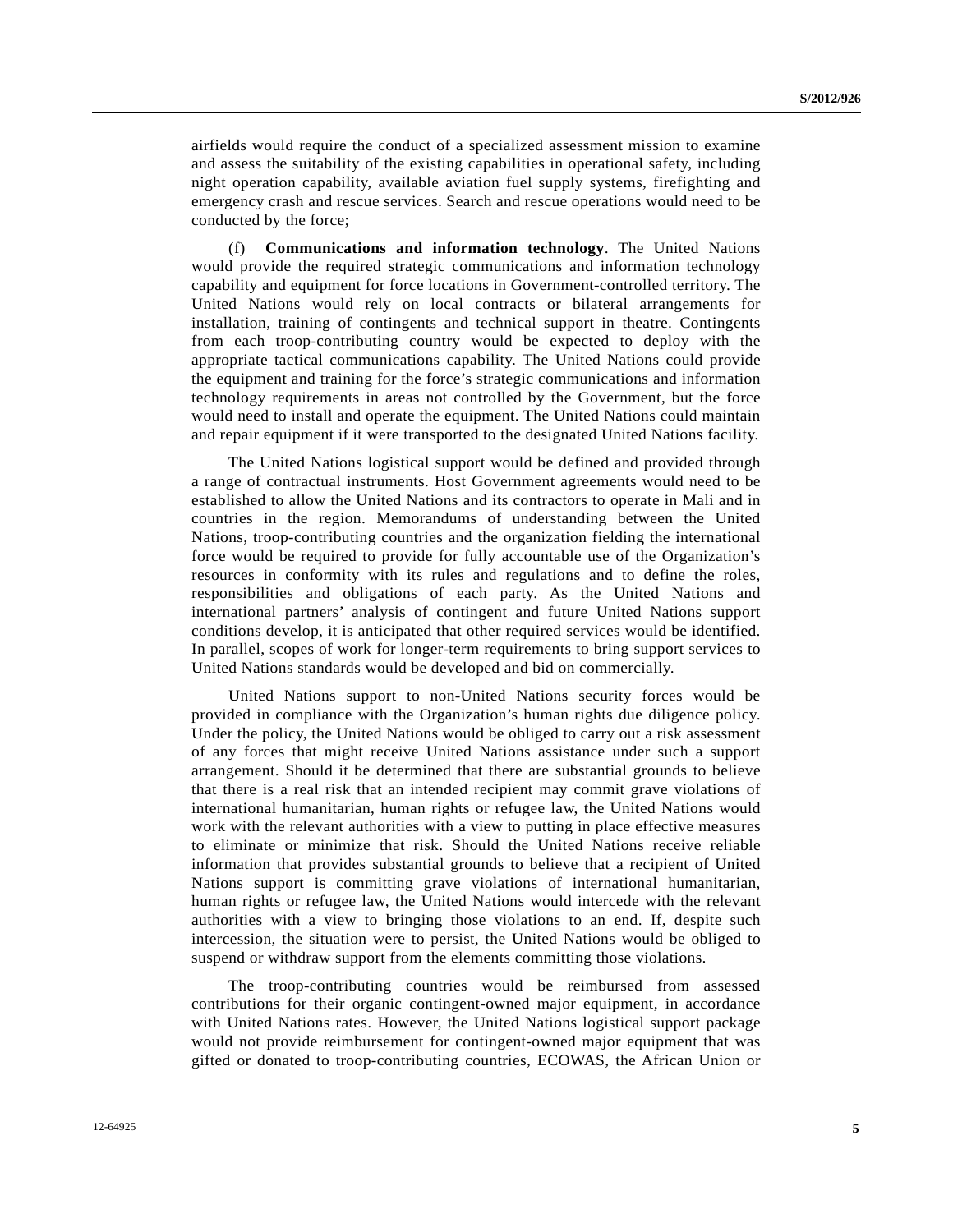where the ownership remains with the donor; personnel reimbursement (troop costs); reimbursement for self-sustainment; the acquisition of contingent-owned major or minor equipment; compensation for loss and damage of contingent-owned equipment owing to hostile action and forced abandonment; and compensation for death and disability.

 Costs for the logistical support package remain dependent on the further development of a concept of operations for the international force, in addition to continuing work to identify suppliers and deliver support solutions. Logistical support for the deployment and sustainment of the international force would be a substantial undertaking. A preliminary assessment of the financial implications for assessed contributions, should the Secretariat be requested by the Council to implement the logistical support package outlined in option II or phase I of option III, indicates that support for a fully deployed force, in a sustainment phase, would cost approximately \$133 million over a full year. One-off establishment costs of \$64 million could also be expected. If the Council were to authorize a multidimensional mission, including components to provide political and rule of law support as described in my report, additional costs each year of approximately \$25 million, in addition to up to \$10 million in start-up costs, could be expected.

 The above costs are based on comparable elements of United Nations operations. Should the Council decide to authorize a logistical support package, the Secretariat would conduct detailed planning, in consultation with relevant partners. Such planning may result in an adjustment to the above-estimated costs. Following the planning, the Secretariat would present a financing proposal to the General Assembly for its consideration. Such a proposal would be prepared with regard to the appropriate funding period and a phased deployment timeline for personnel and equipment.

 With the information currently available to the Secretariat, it is difficult to estimate the costs involved in providing logistical support to combat operations in northern Mali. Nevertheless, the recent expansion of AMISOM, and its support from UNSOA, beyond Mogadishu into south and central Somalia provide an indication of the difficulties and added costs that could be incurred in supporting combat operations by an international force in a remote environment. Such a force would need to rely extensively on its own organic logistical capabilities, as AMISOM does, including light engineering and distribution of supplies, in the absence of available vendors and given an expected inability to sufficiently secure United Nations activities. Even so, on the basis of experience in Somalia, the lengthened supply lines and more hazardous conditions associated with the provision of support to combat operations in the north of Mali would probably add significantly to support costs as compared to the costs presented above for options II and III. On the basis of the provision of supplies and services through a combination of bilateral and commercial channels, it is estimated that the costs of a basic support package to a fully deployed mission of 3,300 personnel undertaking combat operations in northern Mali would amount to \$161 million over a full year. In addition, initial start-up costs could reach \$82 million.

 I further observed in my report that the effective implementation of any intervention in northern Mali would require significant and timely external support for training, equipment, logistics and funding for both the international force and the Malian defence and security forces above and beyond what the United Nations